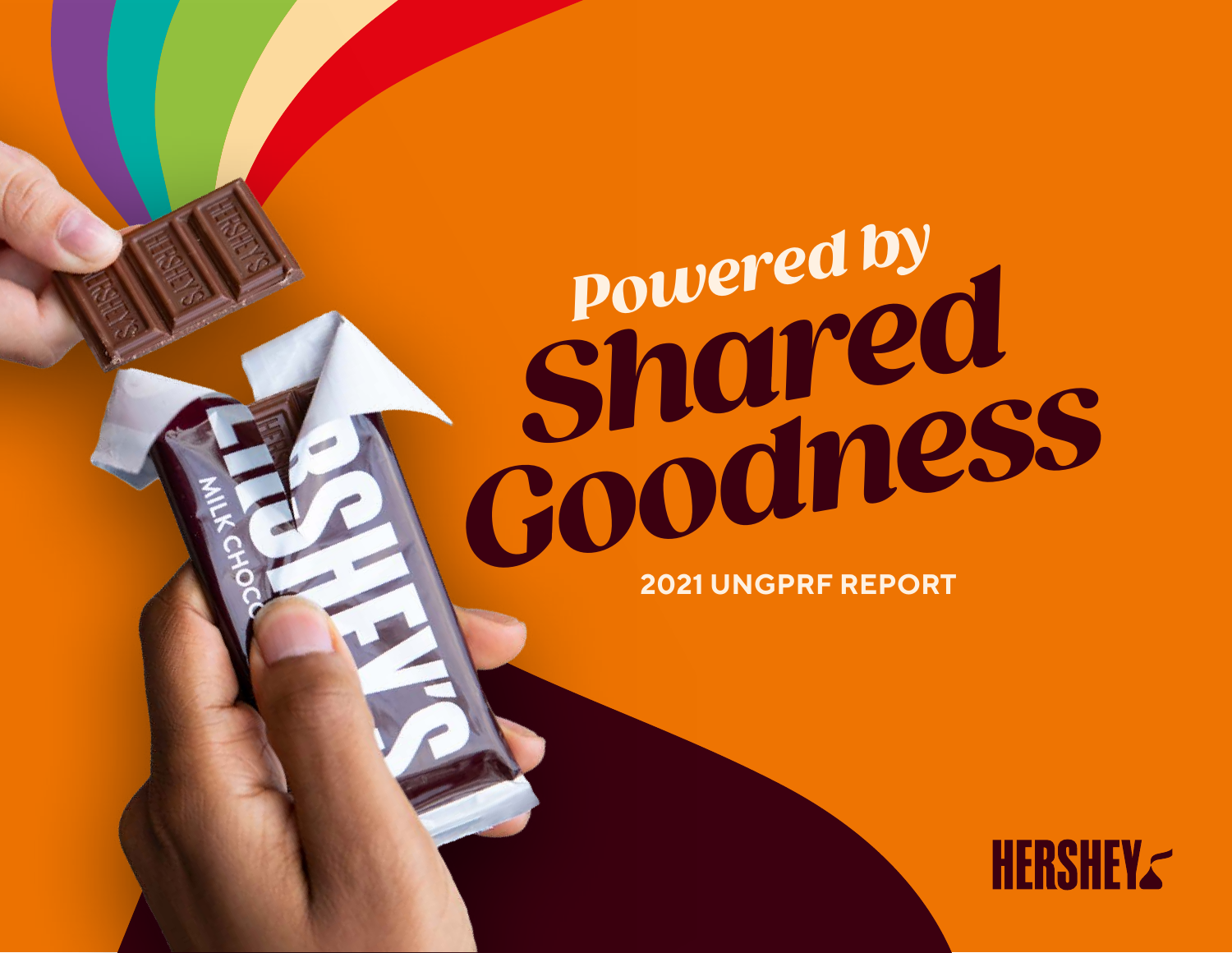## 2021 UN Guiding Principles Reporting Framework (UNGPRF) Report

#### Section of Framework/ Reporting Principle 2021 Hershey Response **POLICY COMMITMENT A1 What does the company say publicly about its commitment to respect human rights? Hershey 2021 ESG Report:** • Cocoa, pages 20 - 32 • Responsible Sourcing and Human Rights: Human Rights Across Our Value Chain, pages 34 - 37 **See also:** • [2021 Form 10-K,](https://hershey.gcs-web.com/static-files/6009bd76-f82f-4f6c-a58a-6d926bf742eb) page 22 • [2022 Proxy Statement: The Hershey Company Purpose and Values](https://hershey.gcs-web.com/static-files/c79526d5-4fb5-4775-b666-3ae7e2f60392), pages 12 - 16 • [Cocoa For Good](https://www.thehersheycompany.com/en_us/sustainability/shared-business/cocoa-for-good.html) • [Code of Conduct](https://www.thehersheycompany.com/content/dam/corporate-us/documents/investors/code-of-conduct-english.pdf) • [Environmental Policy](https://www.thehersheycompany.com/content/dam/corporate-us/documents/pdf/HSY_Environamental_Policy_2019.pdf) • [Hershey's Commitment to Human Rights](https://www.thehersheycompany.com/content/corporate_SSF/en_us/shared-goodness/shared-business/human-rights.html) • [Human Rights Due Diligence](https://www.thehersheycompany.com/en_us/sustainability/shared-business/human-rights/human-rights-due-diligence.html) • [Human Rights Policy](https://www.thehersheycompany.com/content/dam/corporate-us/documents/pdf/HSY_HumanRights_Policy_2019.pdf) • [Living Wage & Income Position Statement](https://www.thehersheycompany.com/content/dam/hershey-corporate/documents/sustainability/HSY_Living_Wage_Income_Position_Statement.pdf) • [No Deforestation Policy](https://www.thehersheycompany.com/content/dam/hershey-corporate/documents/pdf/HSY_No_Deforestation_Policy.pdf) • [Responsible Palm Oil Sourcing Policy](https://www.thehersheycompany.com/content/dam/corporate-us/documents/legal/palm-sourcing-policy.pdf) • [Responsible Pulp & Paper Sourcing Policy](https://www.thehersheycompany.com/content/dam/corporate-us/documents/legal/pulp-and-paper-sourcing-policy.pdf) • [Responsible Recruiting & Employment Policy](https://www.thehersheycompany.com/content/dam/hershey-corporate/documents/pdf/HSY_Ethical_recruitment_policy_2020.pdf) • [Statement Against Slavery and Human Trafficking](https://www.thehersheycompany.com/content/dam/corporate-us/documents/pdf/HSY_Statement_Against_Human_Trafficking_and_Slavery.pdf?.html) • [Supplier Code of Conduct](https://www.thehersheycompany.com/content/dam/corporate-us/documents/partners-and-suppliers/supplier-code-of-conduct.pdf) **A1.1 How has the public commitment been developed? Hershey 2021 ESG Report:** • Our People: Keeping People Safe, page 64 • Responsible Sourcing and Human Rights: Human Rights Across Our Value Chain, pages 34 - 37 **See also:** • [Hershey's Commitment to Human Rights](https://www.thehersheycompany.com/content/corporate_SSF/en_us/shared-goodness/shared-business/human-rights.html) • [Human Rights Due Diligence](https://www.thehersheycompany.com/en_us/sustainability/shared-business/human-rights/human-rights-due-diligence.html) • [Human Rights Policy](https://www.thehersheycompany.com/content/dam/corporate-us/documents/pdf/HSY_HumanRights_Policy_2019.pdf) • [Responsible Recruiting & Employment Policy](https://www.thehersheycompany.com/content/dam/hershey-corporate/documents/pdf/HSY_Ethical_recruitment_policy_2020.pdf) • [Statement Against Slavery and Human Trafficking](https://www.thehersheycompany.com/content/dam/corporate-us/documents/pdf/HSY_Statement_Against_Human_Trafficking_and_Slavery.pdf?.html)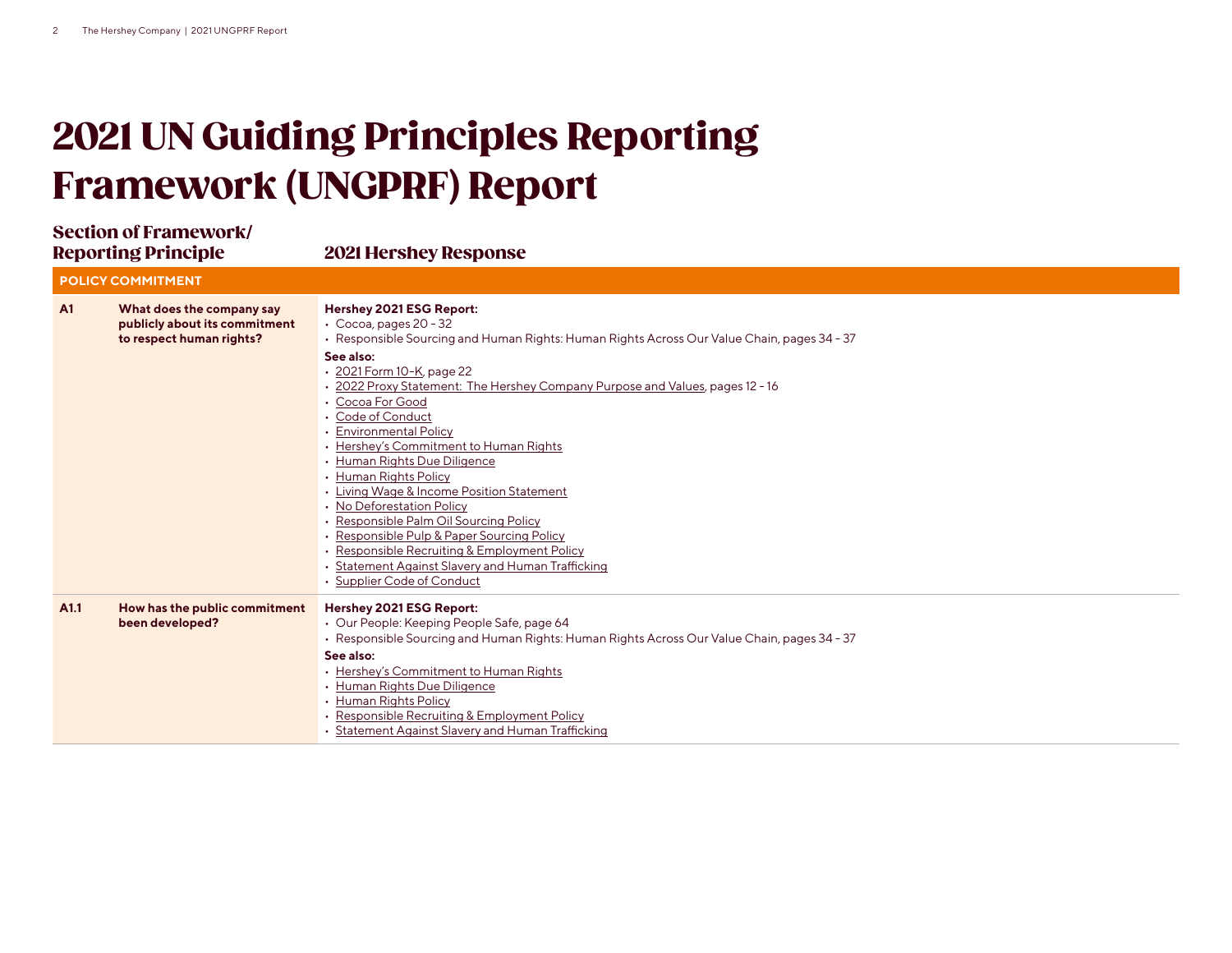| A1.2 | Whose human rights does the<br>public commitment address? | Hershey 2021 ESG Report:<br>$\cdot$ Cocoa, pages 20 - 32<br>· Responsible Sourcing and Human Rights: Human Rights Across Our Value Chain, pages 34 - 37<br>• Responsible Sourcing and Human Rights: Responsible Recruitment Program, page 43<br>• Responsible Sourcing and Human Rights: Responsible Sourcing Supplier Program, pages 44 - 46<br>See also:<br>• Cocoa For Good<br>• Code of Conduct<br>• Human Rights Due Diligence<br>• Human Rights Policy<br>• Living Wage & Income Position Statement<br>• No Deforestation Policy<br>Responsible Palm Oil Sourcing Policy<br>Responsible Pulp & Paper Sourcing Policy<br>Responsible Recruiting & Employment Policy<br>• Statement Against Slavery and Human Trafficking<br>• Supplier Code of Conduct                                                                                                                                                                                                                                                                                                                                                                                                                                                                                                                                                                                                                                                                                                                                                                                                                                                                                                                                                                                                                                                                                                                                                                                                                                                                                                                                                                                                                                                                                                                                                                                                                 |
|------|-----------------------------------------------------------|-----------------------------------------------------------------------------------------------------------------------------------------------------------------------------------------------------------------------------------------------------------------------------------------------------------------------------------------------------------------------------------------------------------------------------------------------------------------------------------------------------------------------------------------------------------------------------------------------------------------------------------------------------------------------------------------------------------------------------------------------------------------------------------------------------------------------------------------------------------------------------------------------------------------------------------------------------------------------------------------------------------------------------------------------------------------------------------------------------------------------------------------------------------------------------------------------------------------------------------------------------------------------------------------------------------------------------------------------------------------------------------------------------------------------------------------------------------------------------------------------------------------------------------------------------------------------------------------------------------------------------------------------------------------------------------------------------------------------------------------------------------------------------------------------------------------------------------------------------------------------------------------------------------------------------------------------------------------------------------------------------------------------------------------------------------------------------------------------------------------------------------------------------------------------------------------------------------------------------------------------------------------------------------------------------------------------------------------------------------------------------|
| A1.3 | How is the public commitment<br>disseminated?             | Hershey 2021 ESG Report:<br>$\cdot$ Cocoa, pages 20 - 32<br>· Responsible Sourcing and Human Rights: Human Rights Across Our Value Chain, pages 34 - 37<br>See also:<br>2022 Proxy Statement: The Hershey Company Purpose and Values, pages 12 - 16<br>· Cocoa For Good<br>• Code of Conduct<br>• Human Rights Due Diligence<br>• Human Rights Policy<br>• Living Wage & Income Position Statement<br>• No Deforestation Policy<br>• Our Human Rights Progress<br>Responsible Palm Oil Sourcing Policy<br>Responsible Pulp & Paper Sourcing Policy<br>Responsible Sourcing Supplier Program<br>· Statement Against Slavery and Human Trafficking<br>• Supplier Code of Conduct<br>As part of the certification programs/production of sustainable cocoa, farmer groups in our cocoa supply chain undergo training with dedicated sessions on<br>human rights that focus specifically on eliminating child labor, the worst forms of child labor (WFCL), forced labor and worker conditions – all key elements<br>of our Human Rights commitments and expectations. Each year, the number of farmers trained on child labor is tracked.<br>· In the new Rainforest Alliance/UTZ standard, the Assess and Address system requires the certificate holder to set up an internal committee that manages<br>monitoring and remediation; these committees are trained on all relevant issues as well.<br>• In some cocoa communities, additional information and training sessions are held to educate, sensitize and bring awareness to community members on<br>these issues. These sessions are held in-person and for groups of farmers and community members.<br>· Child Protection Committees that have been set up in some cocoa communities are also trained on child labor, WFCL, forced labor, etc. and support<br>monitoring and sensitization activities.<br>• Additionally, other groups such as Village Savings and Loans Associations (VSLAs) are often established with majority female engagement. They create<br>additional awareness and support children's education and child protection.<br>• The CocoaLink mobile app features customized software that delivers gamified cocoa farming content to young and smartphone-empowered cocoa<br>farmers to provide access to capacity-building information resources that help improve productivity and outputs. |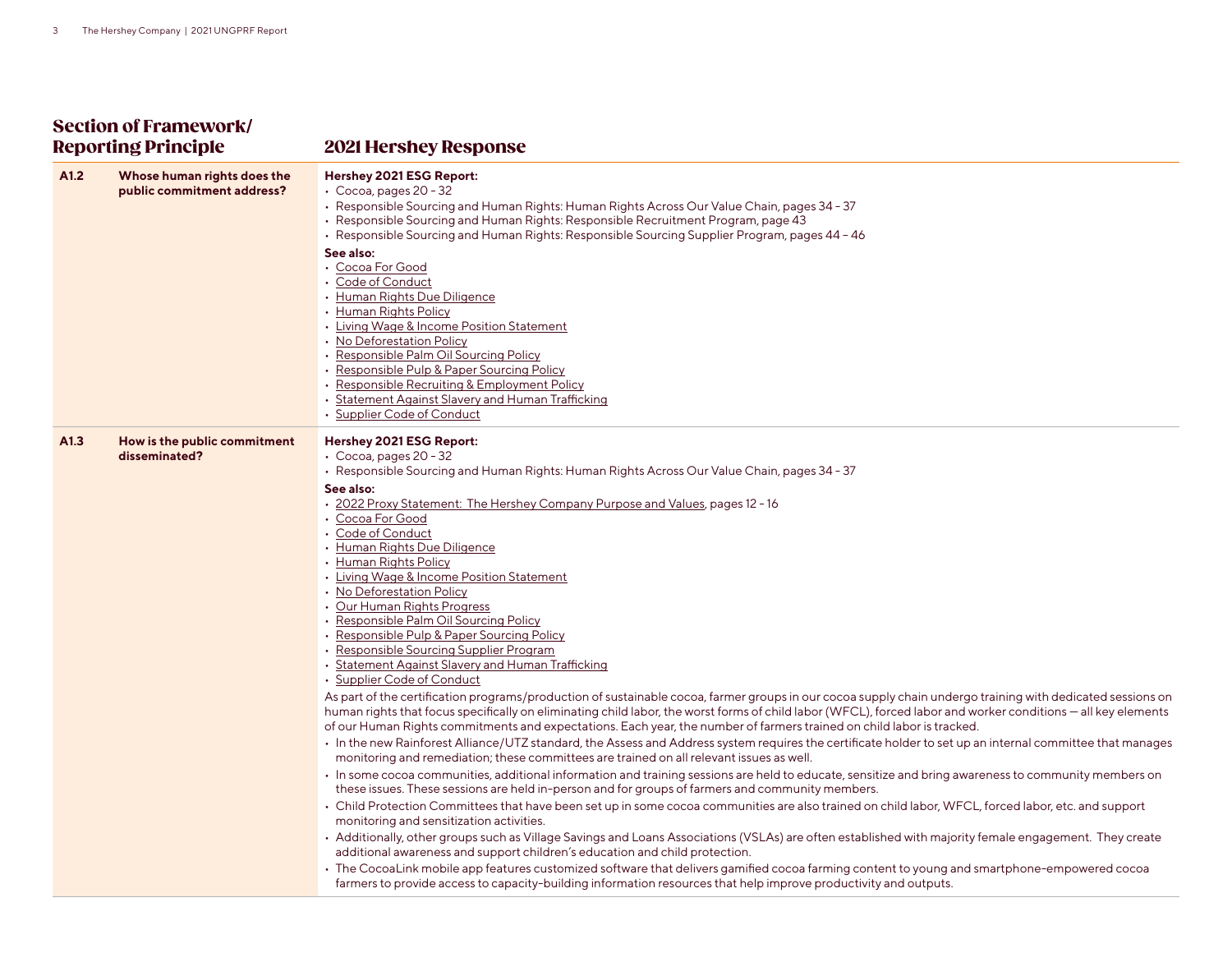|                | <b>EMBEDDING RESPECT</b>                                                                                                                               |                                                                                                                                                                                                                                                                                                                                                                                                                                                                                                                       |  |
|----------------|--------------------------------------------------------------------------------------------------------------------------------------------------------|-----------------------------------------------------------------------------------------------------------------------------------------------------------------------------------------------------------------------------------------------------------------------------------------------------------------------------------------------------------------------------------------------------------------------------------------------------------------------------------------------------------------------|--|
| A <sup>2</sup> | How does the company<br>demonstrate the importance<br>it attaches to the<br>implementation of its<br>human rights commitment?                          | Hershey 2021 ESG Report:<br>• Cocoa: Prevention is the Priority, page 26<br>• Our Company: Corporate Governance, pages 11 - 12<br>· Responsible Sourcing and Human Rights: Human Rights Across Our Value Chain, pages 34 - 37<br>See also:<br>• 2021 Form 10-K, page 22<br>• 2022 Proxy Statement: The Hershey Company Purpose and Values, pages 12-16<br>• Human Rights Policy<br>· Palm Oil Grievance Log<br>Palm Oil Grievance Process<br>Responsible Recruiting & Employment Policy<br>• Supplier Code of Conduct |  |
| A2.1           | How is day-to-day<br>responsibility for human rights<br>performance organized within<br>the company, and why?                                          | See:<br>• Hershey's Commitment to Human Rights<br>• Priority Ingredients and Raw Materials<br><b>Responsible Sourcing</b><br>• Responsible Sourcing Supplier Program                                                                                                                                                                                                                                                                                                                                                  |  |
| A2.2           | What kinds of human rights<br>issues are discussed by senior<br>management and by the Board,<br>and why?                                               | Hershey 2021 ESG Report:<br>• Our Company: Corporate Governance, pages 11 - 12<br>• Our People: Keeping People Safe, page 64<br>• Responsible Sourcing and Human Rights: Human Rights Across Our Value Chain, pages 34 - 37<br>See also:<br>• 2021 Form 10-K, page 22<br>• 2022 Proxy Statement: The Hershey Company Purpose and Values, pages 12-16<br>• Hershey's Commitment to Human Rights                                                                                                                        |  |
| A2.3           | How are employees and<br>contract workers made aware<br>of the ways in which respect<br>for human rights should inform<br>their decisions and actions? | Hershey 2021 ESG Report:<br>• Responsible Sourcing and Human Rights: Human Rights Across Our Value Chain, pages 34 - 37<br>See also:<br>• Code of Conduct<br>• Human Rights Policy<br>• Human Rights Progress<br>Responsible Recruiting & Employment Policy<br>• Statement Against Slavery and Human Trafficking<br>• Supplier Code of Conduct                                                                                                                                                                        |  |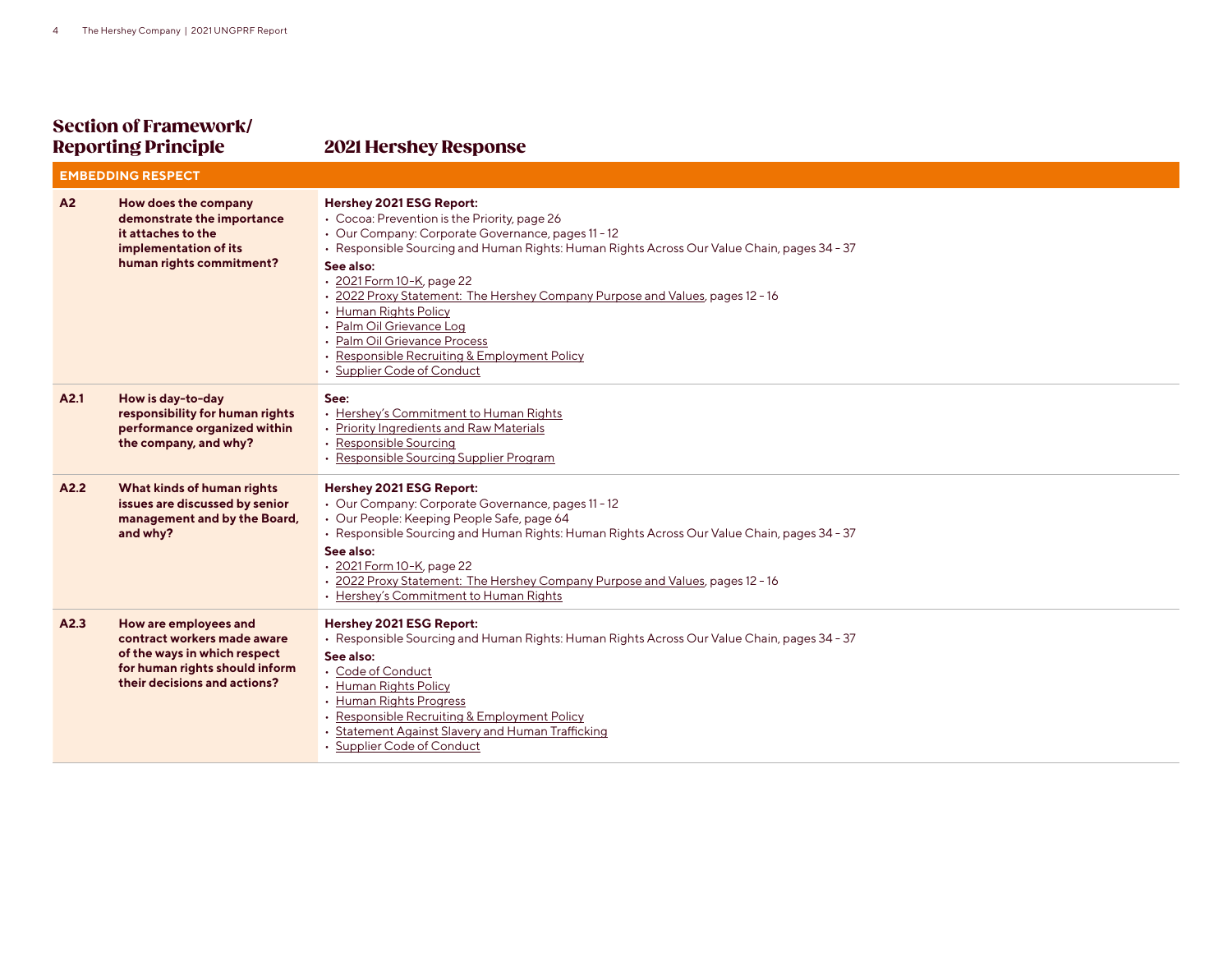### Section of Framework/ Reporting Principle 2021 Hershey Response

|  |  | <b>2021 Hershey Respons</b> |  |
|--|--|-----------------------------|--|
|--|--|-----------------------------|--|

| A2.4                               | How does the company make<br>clear in its business relationships<br>the importance it places on<br>respect for human rights?                                                                     | Hershey 2021 ESG Report:<br>· Cocoa, pages 20 - 32<br>• Responsible Sourcing and Human Rights: Human Rights Across Our Value Chain, pages 34 - 37<br>• Responsible Sourcing and Human Rights: Palm Oil, page 42<br>· Responsible Sourcing and Human Rights: Responsible Sourcing, pages 39 - 42<br>See also:<br>• Cocoa For Good<br>• Cocoa Sourcing<br><b>Embedding Responsible Recruitment and Employment</b><br>• Hershey's Commitment to Human Rights<br>• Human Rights Due Diligence<br>• Human Rights Policy<br>• Palm Oil Sourcing<br>· Responsible Sourcing Supplier Program<br>· Statement Against Slavery and Human Trafficking<br>• Supplier Code of Conduct |
|------------------------------------|--------------------------------------------------------------------------------------------------------------------------------------------------------------------------------------------------|-------------------------------------------------------------------------------------------------------------------------------------------------------------------------------------------------------------------------------------------------------------------------------------------------------------------------------------------------------------------------------------------------------------------------------------------------------------------------------------------------------------------------------------------------------------------------------------------------------------------------------------------------------------------------|
| A2.5                               | What lessons has the company<br>learned during the reporting<br>period about achieving respect<br>for human rights, and what has<br>changed as a result?                                         | Hershey 2021 ESG Report:<br>• Our People, pages 62 - 79<br>· Responsible Sourcing and Human Rights: Human Rights Across Our Value Chain, pages 34 - 37<br>• The Big Picture: Spotlight 2021, page 5<br>See also:<br>• Human Rights Progress<br>· Statement Against Slavery and Human Trafficking                                                                                                                                                                                                                                                                                                                                                                        |
| <b>STATEMENT OF SALIENT ISSUES</b> |                                                                                                                                                                                                  |                                                                                                                                                                                                                                                                                                                                                                                                                                                                                                                                                                                                                                                                         |
| <b>B1</b>                          | <b>Statement of salient issues:</b><br><b>State the salient human</b><br>rights issues associated with<br>the company's activities and<br>business relationships during<br>the reporting period. | Hershey 2021 ESG Report:<br>$\cdot$ Cocoa, pages 20 - 32<br>• Our Company: Materiality, page 13<br>· Responsible Sourcing and Human Rights: Human Rights Across Our Value Chain, pages 34 - 37<br>See also:<br>• Hershey's Commitment to Human Rights<br>• Supplier Code of Conduct                                                                                                                                                                                                                                                                                                                                                                                     |
| <b>B2</b>                          | <b>Determination of salient issues:</b><br>Describe how the salient human<br>rights issues were determined,<br>including any input from<br>stakeholders.                                         | Hershey 2021 ESG Report:<br>• Responsible Sourcing and Human Rights: Human Rights Across Our Value Chain, pages 34 - 37<br>See also:<br>• Hershey's Commitment to Human Rights<br>• Human Rights Due Diligence<br>• Joining Forces to Protect Human Rights<br>· Statement Against Slavery and Human Trafficking                                                                                                                                                                                                                                                                                                                                                         |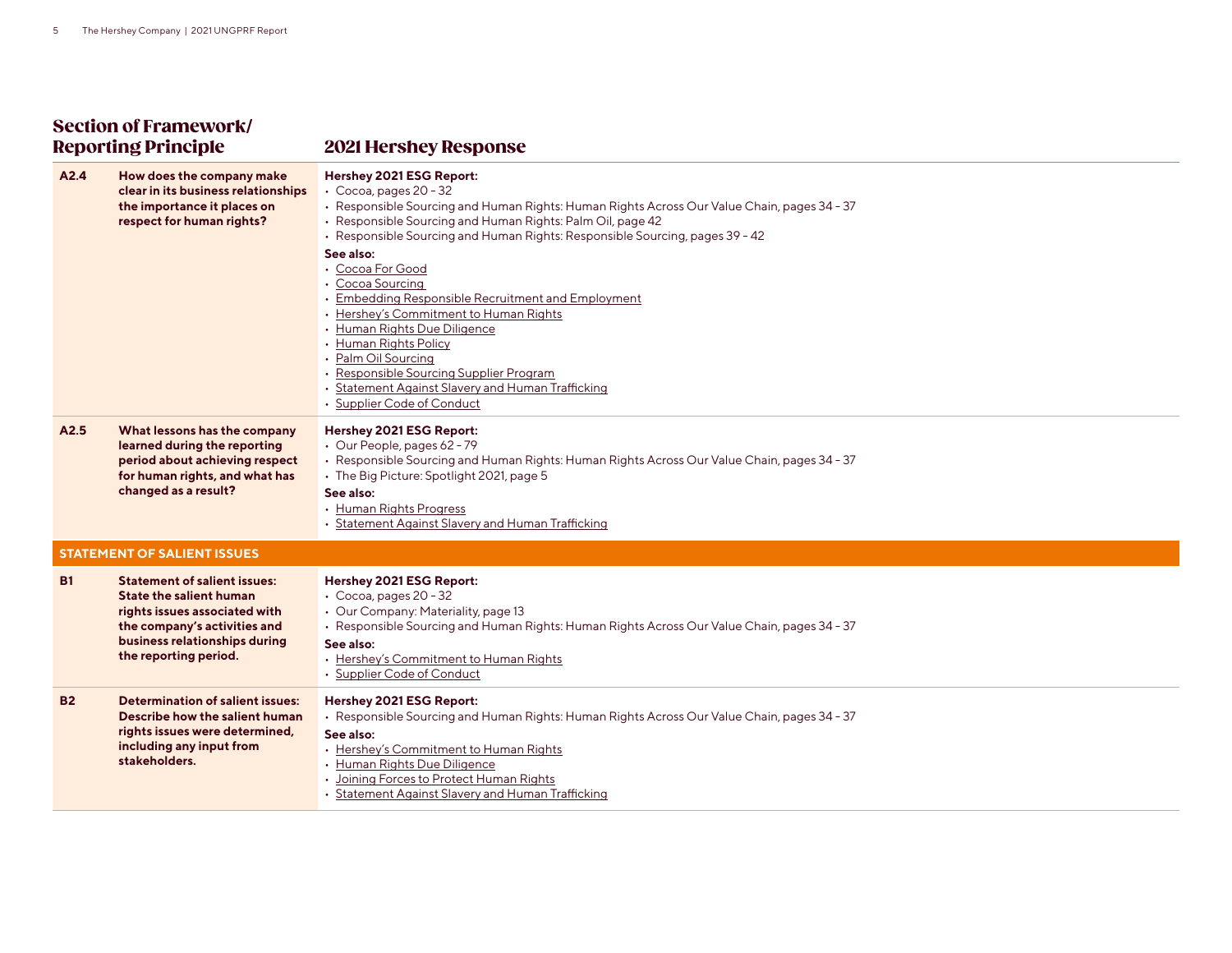| <b>B3</b> | <b>Choice of focal geographies:</b><br>If reporting on the salient<br>human rights issues focuses on<br>particular geographies, explain<br>how that choice was made.                                                                                                             | Hershey 2021 ESG Report:<br>$\cdot$ Cocoa, pages 20 - 32<br>· Responsible Sourcing and Human Rights: Human Rights Across Our Value Chain, pages 34 - 37<br>• Responsible Sourcing and Human Rights: Our Progress, pages 43 - 47<br>· Responsible Sourcing and Human Rights: Responsible Sourcing, pages 39 - 42<br>· Responsible Sourcing and Human Rights: Responsible Sourcing Supplier Program, pages 44 - 46<br>See also:<br>· Hershey's Commitment to Human Rights<br>• Priority Ingredients and Raw Materials<br>• Responsible Sourcing Supplier Program<br>· Statement Against Slavery and Human Trafficking                                                                                                                                                               |
|-----------|----------------------------------------------------------------------------------------------------------------------------------------------------------------------------------------------------------------------------------------------------------------------------------|-----------------------------------------------------------------------------------------------------------------------------------------------------------------------------------------------------------------------------------------------------------------------------------------------------------------------------------------------------------------------------------------------------------------------------------------------------------------------------------------------------------------------------------------------------------------------------------------------------------------------------------------------------------------------------------------------------------------------------------------------------------------------------------|
| <b>B4</b> | <b>Additional severe impacts:</b><br>Identify any severe impacts on<br>human rights that occurred or<br>were still being addressed during<br>the reporting period, but which<br>fall outside of the salient human<br>rights issues, and explain how<br>they have been addressed. | Hershey 2021 ESG Report:<br>$\cdot$ Cocoa, pages 20 - 32<br>· Our Company: Corporate Governance, pages 11 - 12<br>• Our People: 2021: Living DEI at Hershey, page 68<br>• Our People: Accelerating DEI Efforts at Hershey, page 67<br>• Our People: Keeping People Safe, page 64<br>· Responsible Sourcing and Human Rights: Human Rights Across Our Value Chain, pages 34 - 37<br>• Responsible Sourcing and Human Rights: Supplier Program 2021 Top Noncompliance Issue Categories, page 46<br>· Responsible Sourcing and Human Rights: Supplier Program Audit Results, page 45                                                                                                                                                                                                 |
|           | <b>SPECIFIC POLICIES</b>                                                                                                                                                                                                                                                         |                                                                                                                                                                                                                                                                                                                                                                                                                                                                                                                                                                                                                                                                                                                                                                                   |
| C1        | Does the company have any<br>specific policies that address its<br>salient human rights issues and,<br>if so, what are they?                                                                                                                                                     | Hershey 2021 ESG Report:<br>• Our People: Accelerating DEI Efforts at Hershey, page 67<br>• Responsible Sourcing and Human Rights: Human Rights Across Our Value Chain, pages 34 - 37<br>See also:<br>• Code of Conduct<br>• Empowered by Pathways: Embarking on an Equitable Future Together<br>• Environmental Policy<br>• Fostering Diversity, Equity and Inclusion<br>• Health and Safety<br>• Hershey U.S. Equal Employment Opportunity Policy<br>• Human Rights Policy<br>• Living Wage & Income Position Statement<br>• No Deforestation Policy<br>· Responsible Palm Oil Sourcing Policy<br>· Responsible Pulp & Paper Sourcing Policy<br>· Responsible Recruiting & Employment Policy<br>• Statement Against Slavery and Human Trafficking<br>• Supplier Code of Conduct |
| C1.1      | How does the company make<br>clear the relevance and<br>significance of such policies<br>to those who need to<br>implement them?                                                                                                                                                 | Hershey 2021 ESG Report:<br>· Responsible Sourcing and Human Rights: Human Rights Across Our Value Chain, pages 34 - 37<br>• Responsible Sourcing and Human Rights: Responsibly Sourcing Our Goods and Services, page 39<br>· Responsible Sourcing and Human Rights: Responsible Sourcing Supplier Program, pages 44 - 46<br>See also:<br>• Human Rights Due Diligence<br>• Responsible Sourcing Supplier Program                                                                                                                                                                                                                                                                                                                                                                 |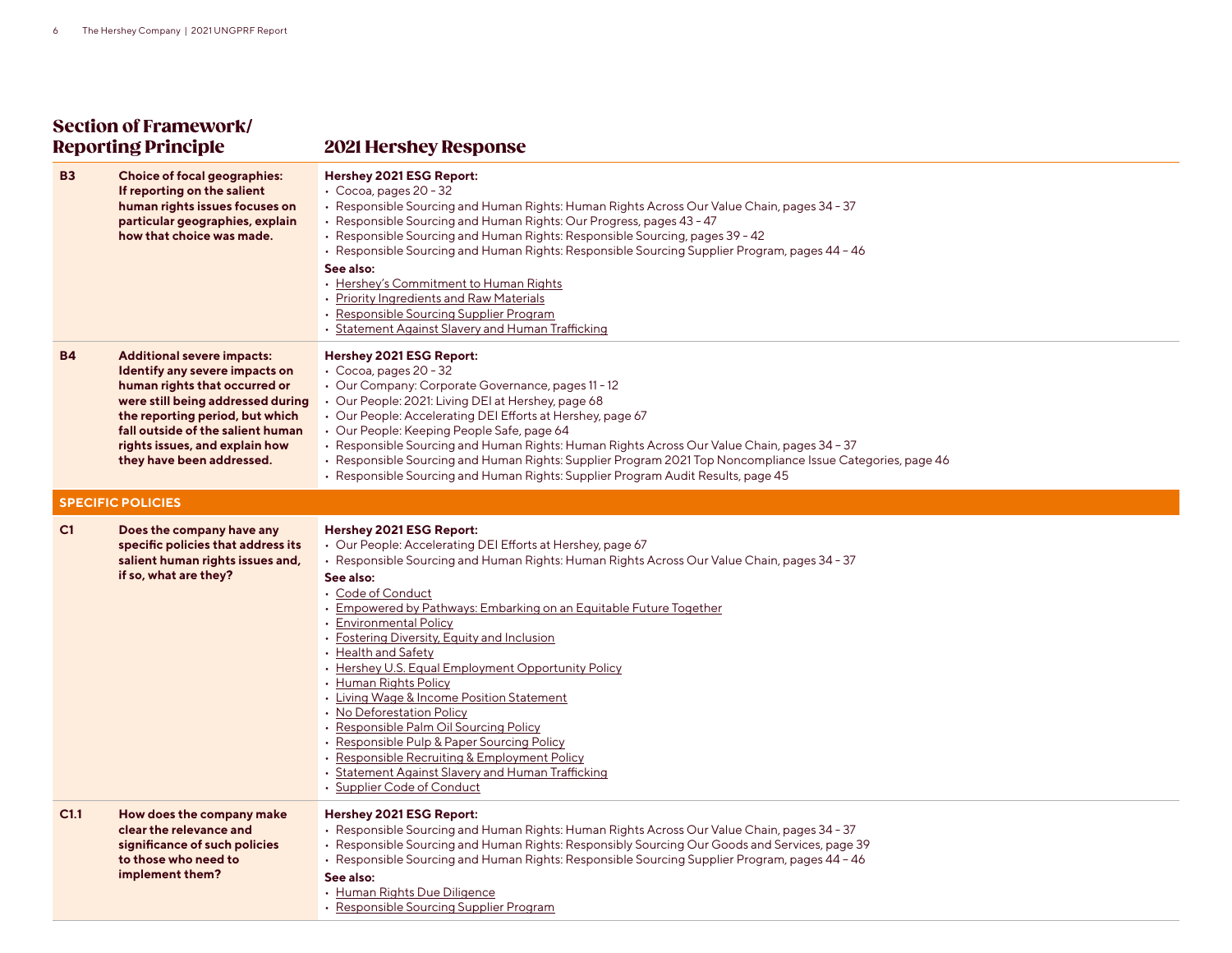|                  | <b>STAKEHOLDER ENGAGEMENT</b>                                                                                                             |                                                                                                                                                                                                                                                                                                                                                                                                                                                                                                                                                                                                                                                                                                                 |  |
|------------------|-------------------------------------------------------------------------------------------------------------------------------------------|-----------------------------------------------------------------------------------------------------------------------------------------------------------------------------------------------------------------------------------------------------------------------------------------------------------------------------------------------------------------------------------------------------------------------------------------------------------------------------------------------------------------------------------------------------------------------------------------------------------------------------------------------------------------------------------------------------------------|--|
| C <sub>2</sub>   | What is the company's<br>approach to engagement with<br>stakeholders in relation to each<br>salient human rights issue?                   | Hershey 2021 ESG Report:<br>• Cocoa: Cocoa For Good, page 21<br>· Responsible Sourcing and Human Rights: Human Rights Across Our Value Chain, pages 34 - 37<br>• Responsible Sourcing and Human Rights: Responsible Sourcing, pages 39 - 42<br>See also:<br>• Child Labor Cocoa Coordinating Group (CLCCG) Report: 2010-2020 Efforts to Reduce Child Labor in Cocoa, page 73<br>• Cocoa For Good<br>• Hershey's Commitment to Human Rights<br>· Joining Forces to Protect Human Rights blog<br>· Palm Oil Grievance Log<br>• Palm Oil Grievance Process<br>• Responsible Sourcing Supplier Program<br>• Statement Against Slavery and Human Trafficking                                                         |  |
| C <sub>2.1</sub> | How does the company<br>identify which stakeholders to<br>engage with in relation to each<br>salient issue, and when and how<br>to do so? | Hershey 2021 ESG Report:<br>· Responsible Sourcing and Human Rights: Human Rights Across Our Value Chain, pages 34 - 37<br>See also:<br>• Palm Oil Grievance Log<br>• Palm Oil Grievance Process<br>• Responsible Sourcing Supplier Program<br>• Statement Against Slavery and Human Trafficking                                                                                                                                                                                                                                                                                                                                                                                                                |  |
| C <sub>2.2</sub> | During the reporting period,<br>which stakeholders has the<br>company engaged with<br>regarding each salient issue,<br>and why?           | Hershey 2021 ESG Report:<br>• Cocoa: Cocoa For Good, page 21<br>• Community, pages 86 - 92<br>• Environment: Acting on Climate Change, pages 49 - 51<br>• Our People: Keeping People Safe, page 64<br>· Responsible Sourcing and Human Rights: Human Rights Across Our Value Chain, pages 34 - 37<br>· Responsible Sourcing and Human Rights: Responsible Sourcing, pages 39 - 42<br>• The Big Picture: Our ESG Priorities, page 6<br>$\cdot$ Youth, pages 80 - 85<br>See also:<br>· 2021 GRI Index: GRI 102-12; 102-13<br>• Cocoa For Good<br>• Commodity Specific Approach for No Deforestation<br>• No Deforestation Policy<br>· Palm Oil Grievance Log<br>• Statement Against Slavery and Human Trafficking |  |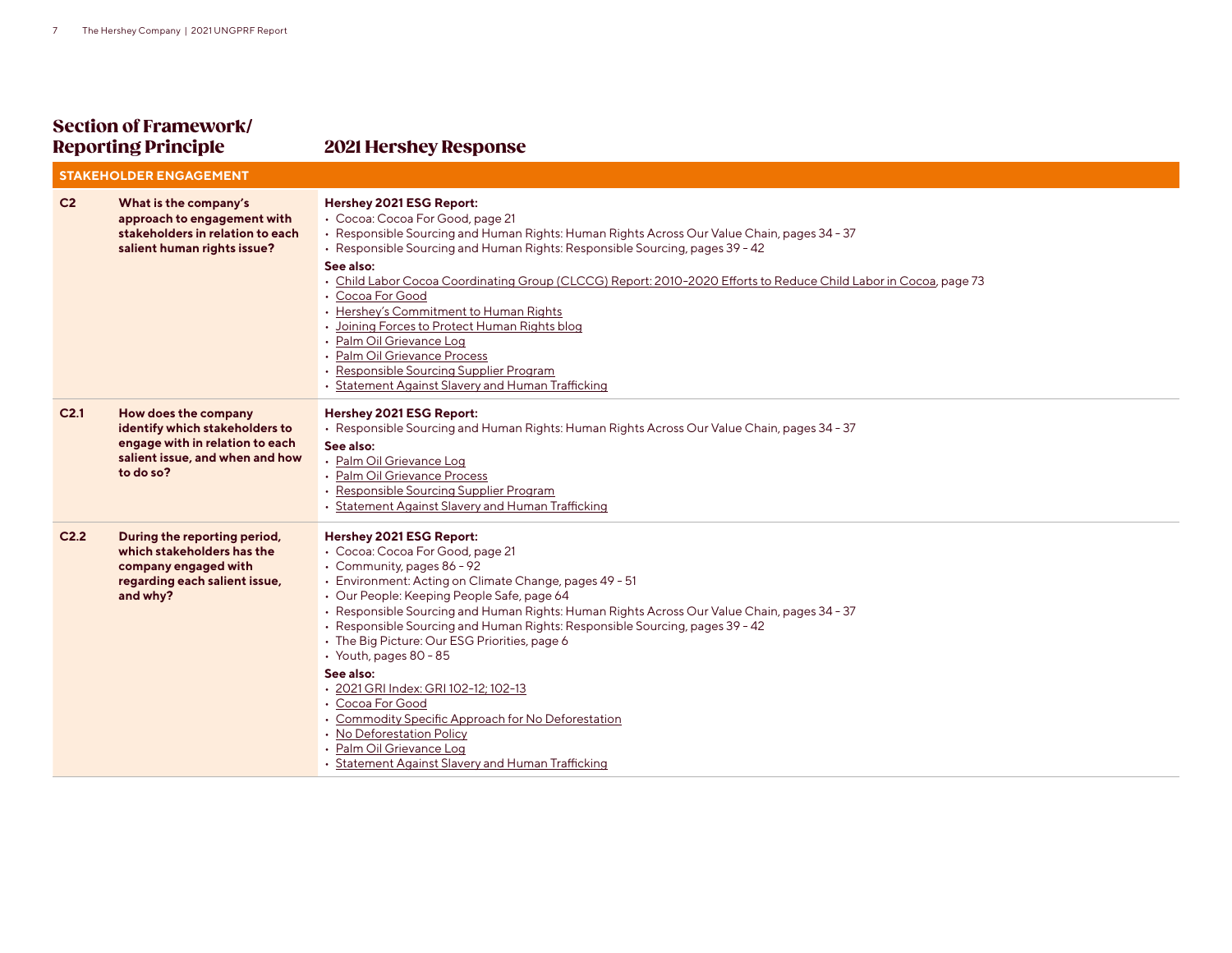#### Reporting Principle 2021 Hershey Response

| C <sub>2.3</sub> | During the reporting period,<br>how have the views of<br>stakeholders influenced the<br>company's understanding of<br>each salient issue and/or its<br>approach to addressing it? | Hershey 2021 ESG Report:<br>• Cocoa: Cocoa For Good, page 21<br>• Our People: 2021: Living DEI at Hershey, page 68<br>• Our People: Accelerating DEI Efforts at Hershey, page 67<br>· Responsible Sourcing and Human Rights: Human Rights Across Our Value Chain, pages 34 - 37<br>• Responsible Sourcing and Human Rights: Responsible Sourcing, pages 39 - 42                                                                                                                                                                                                                                                                                                                                                                                                                          |
|------------------|-----------------------------------------------------------------------------------------------------------------------------------------------------------------------------------|------------------------------------------------------------------------------------------------------------------------------------------------------------------------------------------------------------------------------------------------------------------------------------------------------------------------------------------------------------------------------------------------------------------------------------------------------------------------------------------------------------------------------------------------------------------------------------------------------------------------------------------------------------------------------------------------------------------------------------------------------------------------------------------|
|                  | <b>ASSESSING IMPACTS</b>                                                                                                                                                          |                                                                                                                                                                                                                                                                                                                                                                                                                                                                                                                                                                                                                                                                                                                                                                                          |
| C3               | How does the company identify<br>any changes in the nature of<br>each salient human rights issue<br>over time?                                                                    | Hershey 2021 ESG Report:<br>• Responsible Sourcing and Human Rights: Human Rights Across Our Value Chain, pages 34 - 37<br>• Responsible Sourcing and Human Rights: Responsible Sourcing, pages 39 - 42<br>See also:<br>• Hershey's Commitment to Human Rights<br>• Statement Against Slavery and Human Trafficking                                                                                                                                                                                                                                                                                                                                                                                                                                                                      |
| C <sub>3.1</sub> | During the reporting period,<br>were there any notable trends<br>or patterns in impacts related<br>to a salient issue and, if so,<br>what were they?                              | Hershey 2021 ESG Report:<br>• Our People: Stronger Together, page 63<br>• Responsible Sourcing and Human Rights: Human Rights Across Our Value Chain, pages 34 - 37<br>• Responsible Sourcing and Human Rights: Responsible Sourcing, pages 39 - 42<br>• The Big Picture: Our ESG Priorities, page 6<br>• The Big Picture: Spotlight 2021, page 5<br>See also:<br>• Palm Oil Grievance Log                                                                                                                                                                                                                                                                                                                                                                                               |
| C3.2             | During the reporting period,<br>did any severe impacts occur<br>that were related to a salient<br>issue and, if so, what were they?                                               | Hershey 2021 ESG Report:<br>• Cocoa: Cocoa For Good, page 21<br>• Our People: Keeping People Safe, page 64<br>• Our People: Stronger Together, page 63<br>• Responsible Sourcing and Human Rights: Human Rights Across Our Value Chain, page 34 - 37<br>• Responsible Sourcing and Human Rights: Responsible Sourcing, pages 39 - 42<br>. Responsible Sourcing and Human Rights: Supplier Program 2021 Top Noncompliance Issue Categories, page 46<br>· Responsible Sourcing and Human Rights: Supplier Program Audit Results, page 45<br>• The Big Picture: Spotlight 2021, page 5<br>See also:<br>• Child Labor Monitoring and Remediation System<br>• Cocoa For Good<br>• Cocoa Sourcing<br>• Health and Safety<br>• Hershey's Commitment to Human Rights<br>· Palm Oil Grievance Log |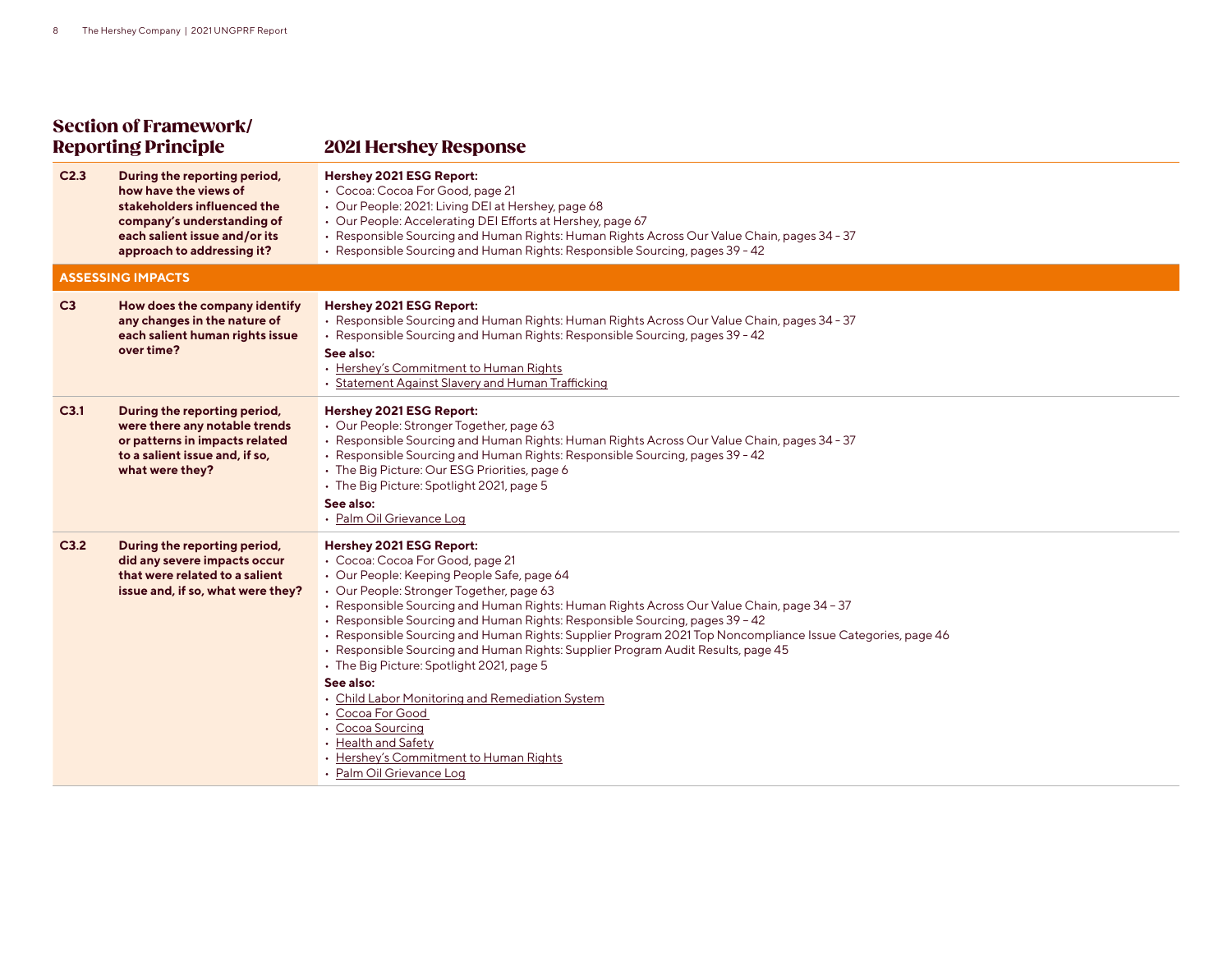|                | <b>INTEGRATING FINDINGS AND TAKING ACTION</b>                                                                                                                                  |                                                                                                                                                                                                                                                                                                                                                                                                                                                                                                                                                                                                                                                                                                                                                                                                          |  |
|----------------|--------------------------------------------------------------------------------------------------------------------------------------------------------------------------------|----------------------------------------------------------------------------------------------------------------------------------------------------------------------------------------------------------------------------------------------------------------------------------------------------------------------------------------------------------------------------------------------------------------------------------------------------------------------------------------------------------------------------------------------------------------------------------------------------------------------------------------------------------------------------------------------------------------------------------------------------------------------------------------------------------|--|
| C <sub>4</sub> | How does the company<br>integrate its findings about<br>each salient human rights<br>issue into its decision-making<br>processes and actions?                                  | Hershey 2021 ESG Report:<br>• Cocoa: Cocoa For Good, page 21<br>· Environment, pages 48 - 61<br>· Our People: Keeping People Safe, page 64<br>• Our People: Stronger Together, page 63<br>• Responsible Sourcing and Human Rights: Human Rights Across Our Value Chain, pages 34 - 37<br>· Responsible Sourcing and Human Rights: Responsible Sourcing, pages 39 - 42<br>See also:<br>• Child Labor Monitoring and Remediation System<br>• Cocoa For Good<br>• Cocoa Sourcing<br>• Hershey's Commitment to Human Rights<br>• Operational Updates in Response to COVID-19<br>• Statement Against Slavery and Human Trafficking                                                                                                                                                                            |  |
| C4.1           | How are those parts of the<br>company whose decisions<br>and actions can affect the<br>management of salient<br>issues, involved in finding and<br>implementing solutions?     | Hershey 2021 ESG Report:<br>• Our Company: Corporate Governance, pages 11 - 12<br>· Responsible Sourcing and Human Rights, pages 33 - 47<br>See also:<br>• Hershey's Commitment to Human Rights<br>• Human Rights Due Diligence<br>• Human Rights Policy                                                                                                                                                                                                                                                                                                                                                                                                                                                                                                                                                 |  |
| C4.2           | When tensions arise between<br>the prevention or mitigation<br>of impacts related to a salient<br>issue and other business<br>objectives, how are these<br>tensions addressed? | Hershey 2021 ESG Report:<br>$\cdot$ Cocoa, pages 20 - 32<br>• Responsible Sourcing and Human Rights: Bringing Due Diligence to Life, page 34<br>• Responsible Sourcing and Human Rights: Human Rights Across Our Value Chain, pages 34 - 37<br>• Responsible Sourcing and Human Rights: Responsibly Sourcing Our Goods and Services, page 39<br>See also:<br>• Palm Oil Grievance Log                                                                                                                                                                                                                                                                                                                                                                                                                    |  |
| C4.3           | During the reporting period,<br>what action has the company<br>taken to prevent or mitigate<br>potential impacts related to<br>each salient issue?                             | Hershey 2021 ESG Report:<br>• Cocoa: Cocoa For Good, page 21<br>• Environment: Acting on Climate Change, pages 49 - 51<br>• Environment: Innovating Waste Solutions, page 56<br>• Environment: Protecting Water Supplies, page 54<br>• Our People: Accelerating DEI Efforts at Hershey, page 67<br>· Our People: Keeping People Safe, page 64<br>• Our People: Stronger Together, page 63<br>· Responsible Sourcing and Human Rights: Human Rights Across Our Value Chain, pages 34 - 37<br>· Responsible Sourcing and Human Rights: Responsible Sourcing, pages 39 - 42<br>· The Big Picture: Progress Against Our Priorities, pages 7 - 8<br>• The Big Picture: Spotlight 2021, page 5<br>See also:<br>• 2022 Proxy Statement: The Hershey Company Purpose and Values, pages 12-16<br>• Cocoa For Good |  |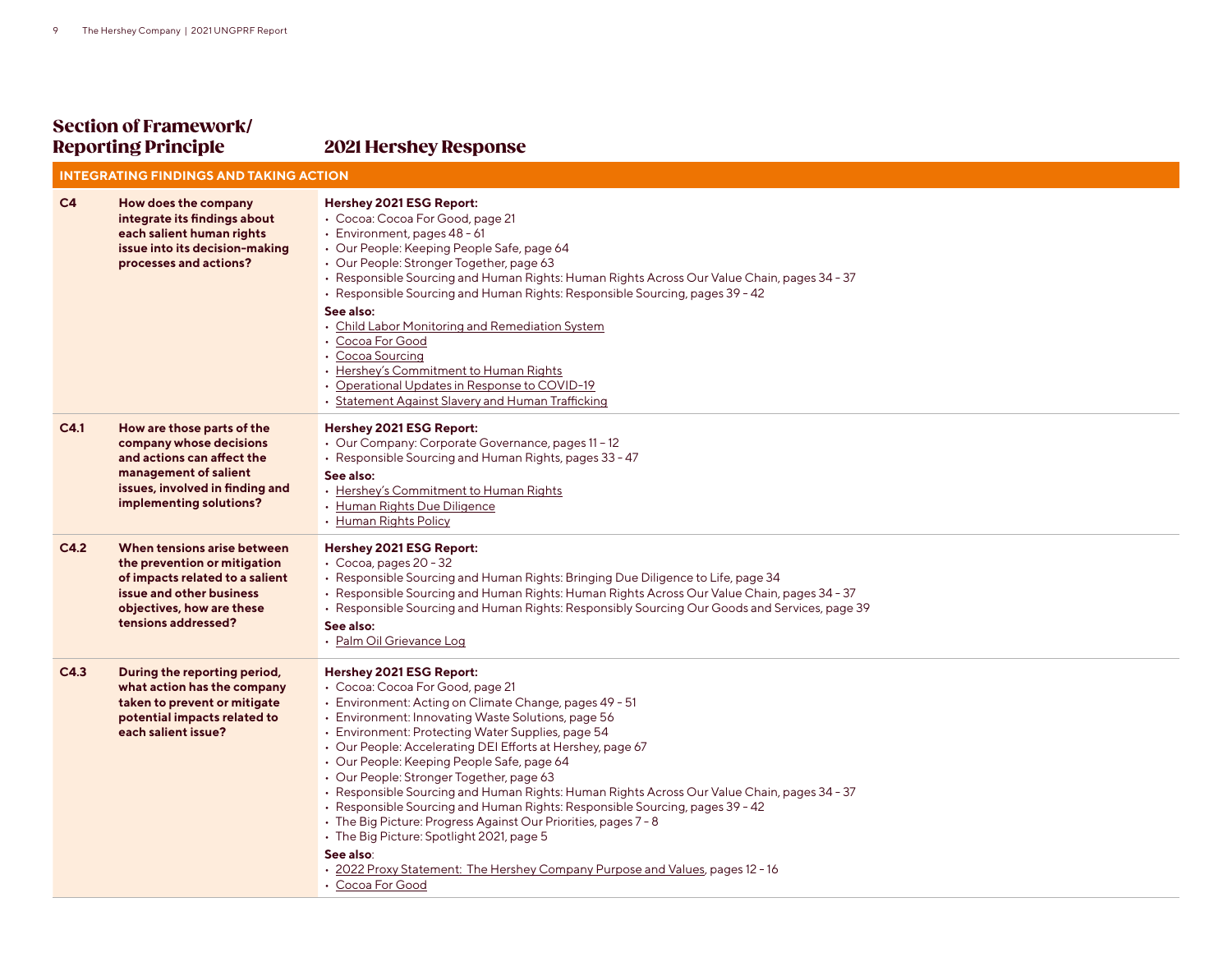|                    | <b>TRACKING PERFORMANCE</b>                                                                                                                            |                                                                                                                                                                                                                                                                                                                                                                                                                                                                                                                                                                                                                                                                                                                                   |  |
|--------------------|--------------------------------------------------------------------------------------------------------------------------------------------------------|-----------------------------------------------------------------------------------------------------------------------------------------------------------------------------------------------------------------------------------------------------------------------------------------------------------------------------------------------------------------------------------------------------------------------------------------------------------------------------------------------------------------------------------------------------------------------------------------------------------------------------------------------------------------------------------------------------------------------------------|--|
| C <sub>5</sub>     | How does the company know<br>if its efforts to address each<br>salient human rights issue are<br>effective in practice?                                | Hershey 2021 ESG Report:<br>• Cocoa: Cocoa For Good, page 21<br>· Responsible Sourcing and Human Rights: Responsible Sourcing, pages 39 - 42<br>· The Big Picture: Progress Against Our Priorities, pages 7 - 8<br>See also:<br>• Child Labor Monitoring and Remediation System<br>• Cocoa For Good<br>• Statement Against Slavery and Human Trafficking                                                                                                                                                                                                                                                                                                                                                                          |  |
| C <sub>5.1</sub>   | What specific examples from<br>the reporting period illustrate<br>whether each salient issue is<br>being managed effectively?                          | Hershey 2021 ESG Report:<br>• Cocoa: Cocoa For Good, page 21<br>• Environment: Acting on Climate Change, pages 49 - 51<br>• Environment: Innovating Waste Solutions, page 56<br>• Environment: Protecting Water Supplies, page 54<br>· Our People: Keeping People Safe, page 64<br>• Our People: Stronger Together, page 63<br>· Responsible Sourcing and Human Rights: Human Rights Across Our Value Chain, pages 34 - 37<br>· Responsible Sourcing and Human Rights: Responsible Sourcing, pages 39 - 42<br>· The Big Picture: Progress Against Our Priorities, pages 7 - 8<br>· The Big Picture: Spotlight 2021, page 5<br>See also:<br>• Cocoa For Good<br>· Hershey's Commitment to Human Rights<br>· Palm Oil Grievance Log |  |
| <b>REMEDIATION</b> |                                                                                                                                                        |                                                                                                                                                                                                                                                                                                                                                                                                                                                                                                                                                                                                                                                                                                                                   |  |
| C6                 | How does the company enable<br>effective remedy if people<br>are harmed by its actions or<br>decisions in relation to a salient<br>human rights issue? | Hershey 2021 ESG Report:<br>• Responsible Sourcing and Human Rights: Human Rights Across Our Value Chain, pages 34 - 37<br>· Responsible Sourcing and Human Rights: Responsible Sourcing, pages 39 - 42<br>See also:<br>• Code of Conduct<br>• Human Rights Due Diligence<br>• Human Rights Policy<br>· Statement Against Slavery and Human Trafficking<br>• Supplier Code of Conduct                                                                                                                                                                                                                                                                                                                                             |  |
| C6.1               | Through what means can the<br>company receive complaints<br>or concerns related to each<br>salient issue?                                              | Hershey 2021 ESG Report:<br>· Responsible Sourcing and Human Rights: Human Rights Across Our Value Chain, pages 34 - 37<br>See also:<br>· 2022 Proxy Statement: Communications with Directors, page 27<br>• Child Labor Monitoring and Remediation System<br>· Ethics & Compliance: Hershey's Concern Line<br>• Human Rights Due Diligence<br>• Palm Oil Grievance Log<br>· Statement Against Slavery and Human Trafficking                                                                                                                                                                                                                                                                                                       |  |